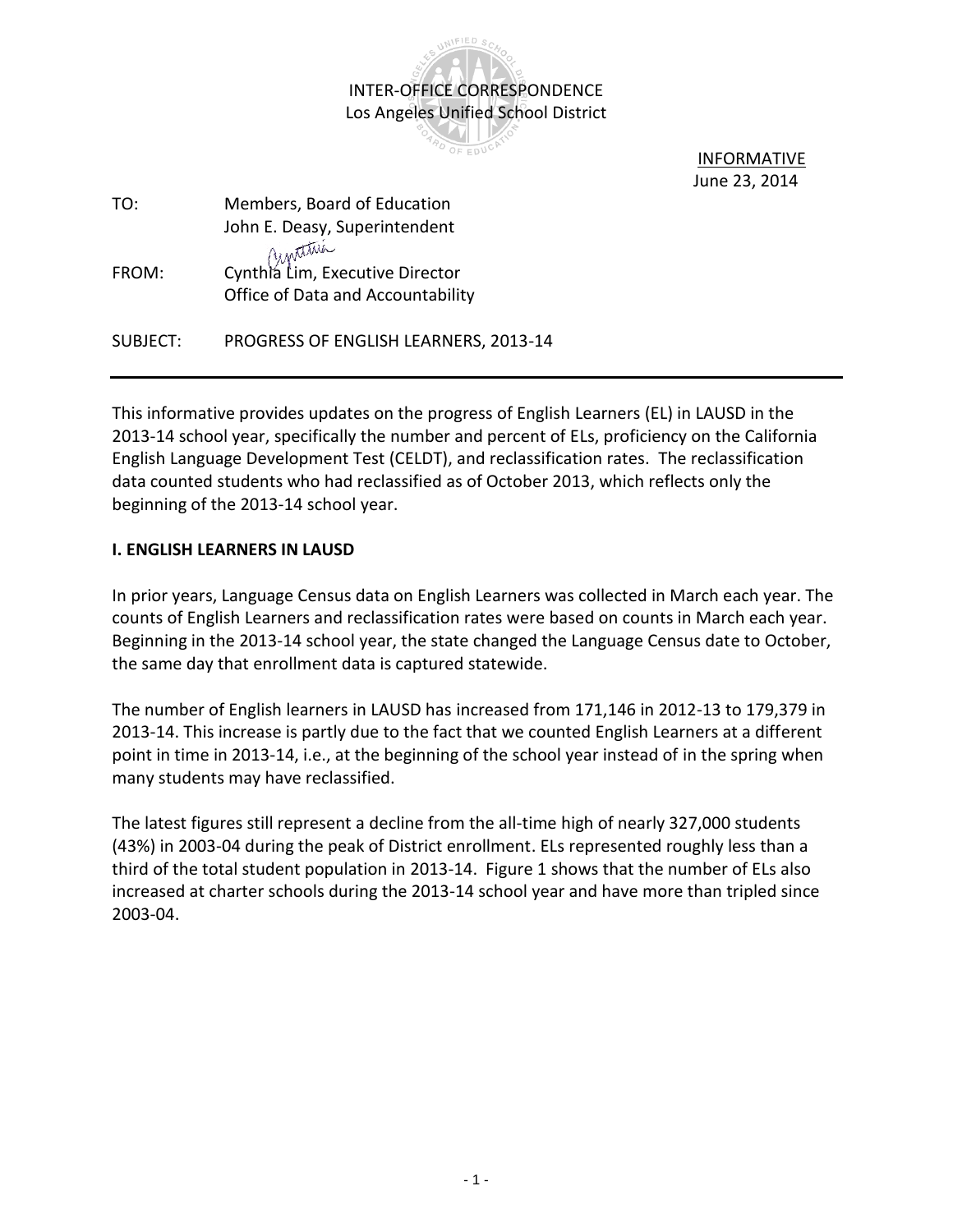

While the percentage of ELs in LAUSD schools has steadily decreased each year since 2003-04, there was a slight increase in 2013-14. Among independent charter schools, the percentage of ELs was at 23% in 2013-14.



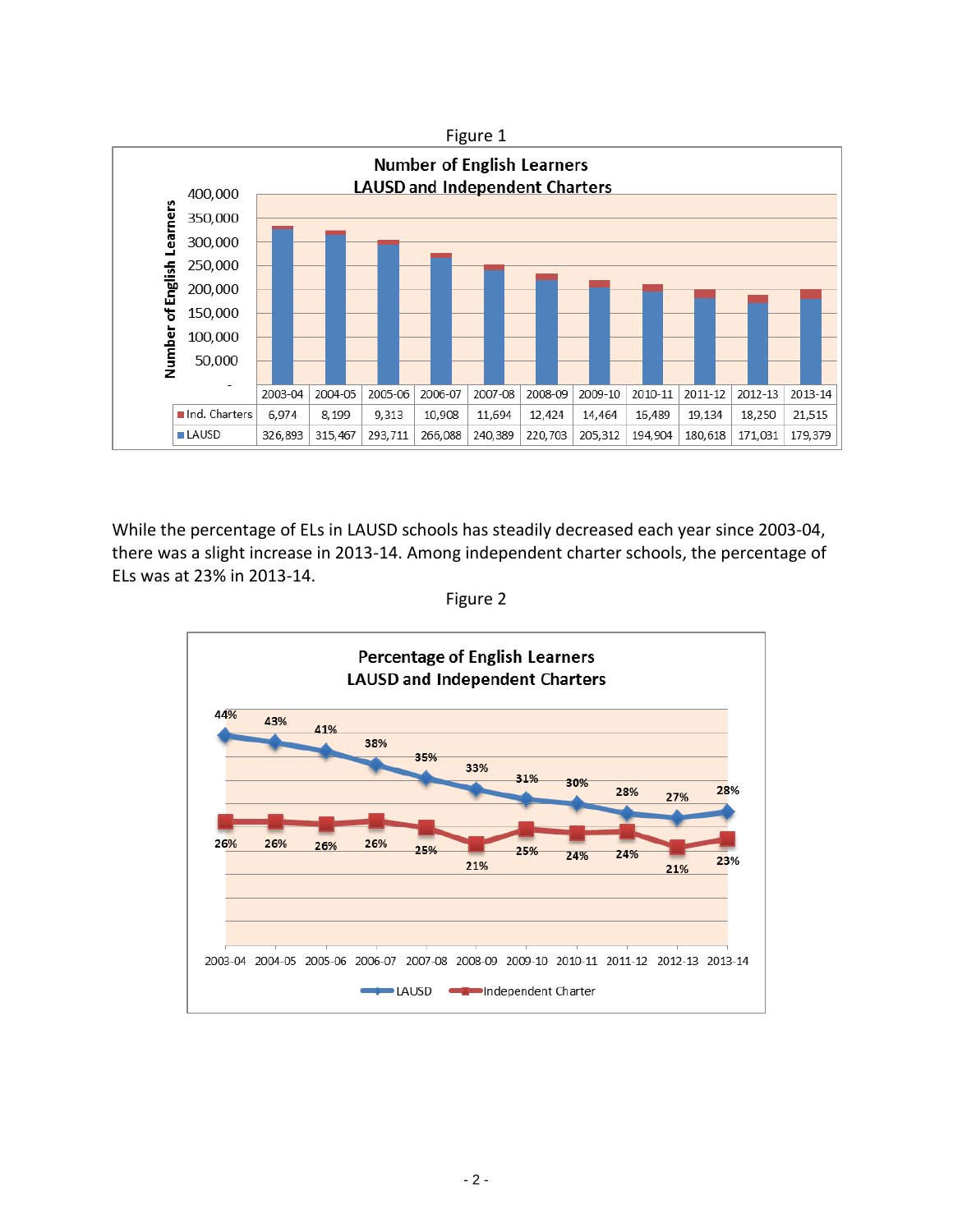## **II. RECLASSIFICATION RATES**

 $\overline{a}$ 

In order to be reclassified as a fluent English student, an English learner must meet four criteria:

- 1. Score at Early Advanced or Advanced on the overall CELDT and score Intermediate or higher in each of the four subskill areas: listening, speaking, reading, and writing,
- 2. Score at Basic or above on the California Standards Test (CST) in English Language Arts, $<sup>1</sup>$ </sup>
- 3. Attain a "C" or higher in English at the secondary level, or attain a "3" or higher in elementary,
- 4. Obtain parental input for reclassification.

The reclassification rates are calculated using the number of students who reclassified between October 2012 and October 2013. The number of reclassified students is divided by the number of English learners from the previous school year. Using this calculation, *the reclassification rate for LAUSD increased from 13.3 to 13.7.*



By school level, reclassification rates increased at elementary schools from 13.4% to 14.6%. Among middle and high schools, reclassification rates decreased. Middle schools decreased from 17.5% to 14.9% and at high schools, the rates decreased from 10.7% to 9.8%.

 $1$  This criterion will change as the state transitions to the new Smarter Balanced Assessment Consortium assessments. For the 2013-14 school year, schools could use CST data if the student scored Basic or above. For students that scored Below Basic or Far Below Basic, a District assessment was used. Students that reclassified after October 2, 2013 will be counted in the reclassification rate for 2014-15.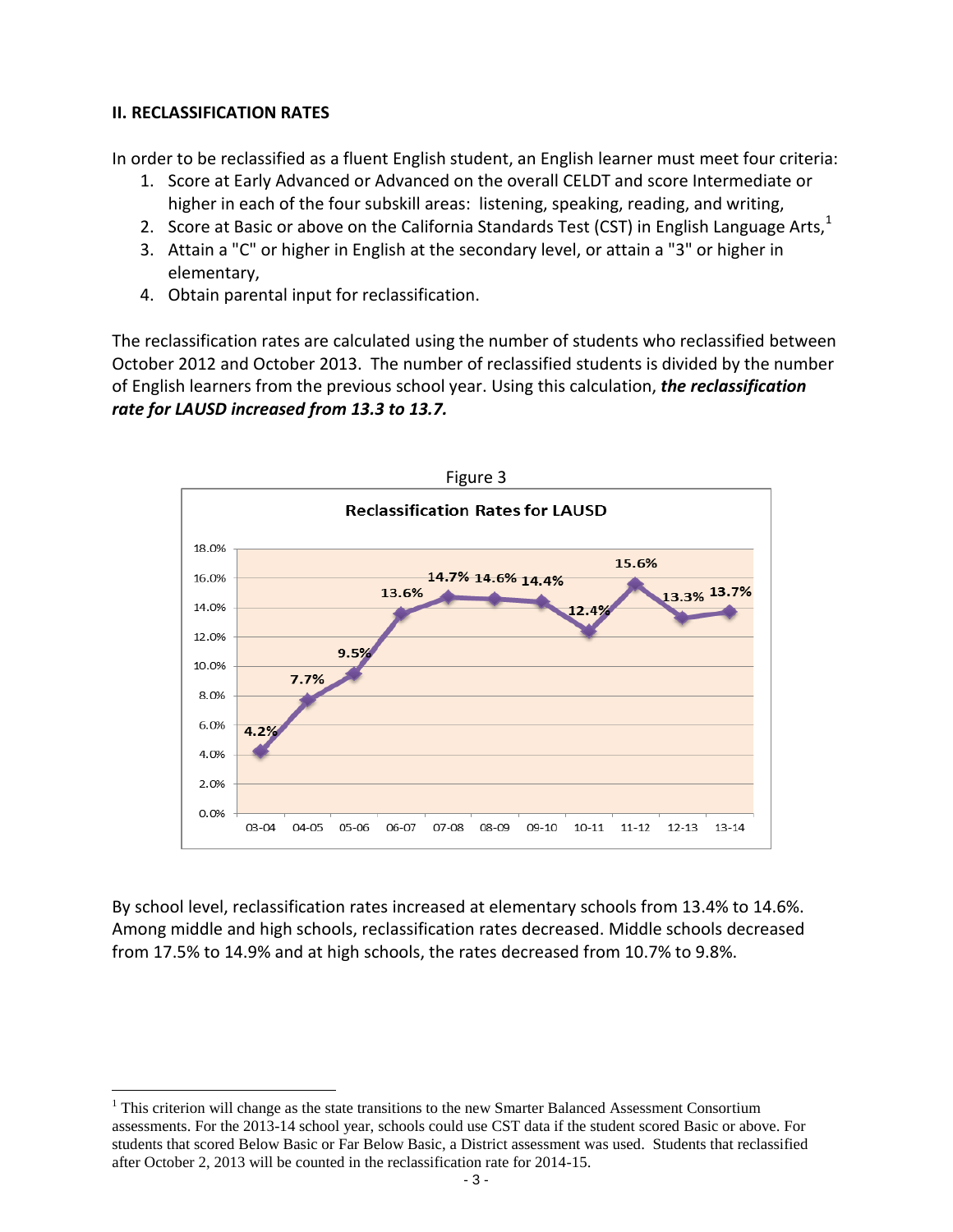

\*Does not include independent charters

Attachment A provides a list of schools with counts of English Learners and reclassification rates by school.

## **III. PERFORMANCE ON THE CALIFORNIA ENGLISH LANGUAGE DEVELOPMENT TEST (CELDT)**

The California English Language Development Test (CELDT) is administered initially to all English learners to determine proficiency levels and then on an annual basis to determine their progress towards proficiency in English. Annual CELDT results are used to determine what types of services and classroom instruction ELs should receive. CELDT results are also one of four criteria to help decide when students may be reclassified as fluent English proficient (RFEP).

The CELDT assesses four skill areas in kindergarten through grade 12: listening, speaking, reading, and writing. Overall CELDT scores are reported in five performance levels of English proficiency: Beginning, Early Intermediate, Intermediate, Early Advanced and Advanced.

*In the 2013-14 school year, the percentage of ELs that scored at Early Advanced or Advanced remained constant at 40%.* The percentage increased among elementary grade levels from 40% to 42% and decreased by one percentage point among middle school grade levels. Among high school grade levels, the percentage remained at 38%.

| Percentage of English Learners Scoring at Early Advanced or Advanced on CELDT. |         |         |         |             |             |             |             |             |  |  |
|--------------------------------------------------------------------------------|---------|---------|---------|-------------|-------------|-------------|-------------|-------------|--|--|
|                                                                                | 2006-07 | 2007-08 | 2008-09 | $2009 - 10$ | $2010 - 11$ | $2011 - 12$ | $2012 - 13$ | $2013 - 14$ |  |  |
| Elementary (K-5)                                                               | 30      | 34      | 38      | 36          | 34          | 38          | 40          | -42         |  |  |
| Middle Schools (6-8)                                                           | 40      | 40      | 40      | 40          | 40          | 41          | 37          | 36          |  |  |
| High Schools (9-12)                                                            | 33      | 35      | 38      | 38          | 32          | 38          | 38          | 38          |  |  |
| All Schools                                                                    | 33      | 35      | 38      | 37          | 34          | 39          | 40          | 40          |  |  |

Table 5 Percentage of English Learners Scoring at Early Advanced or Advanced on CELDT\*

\*Includes independent charter schools